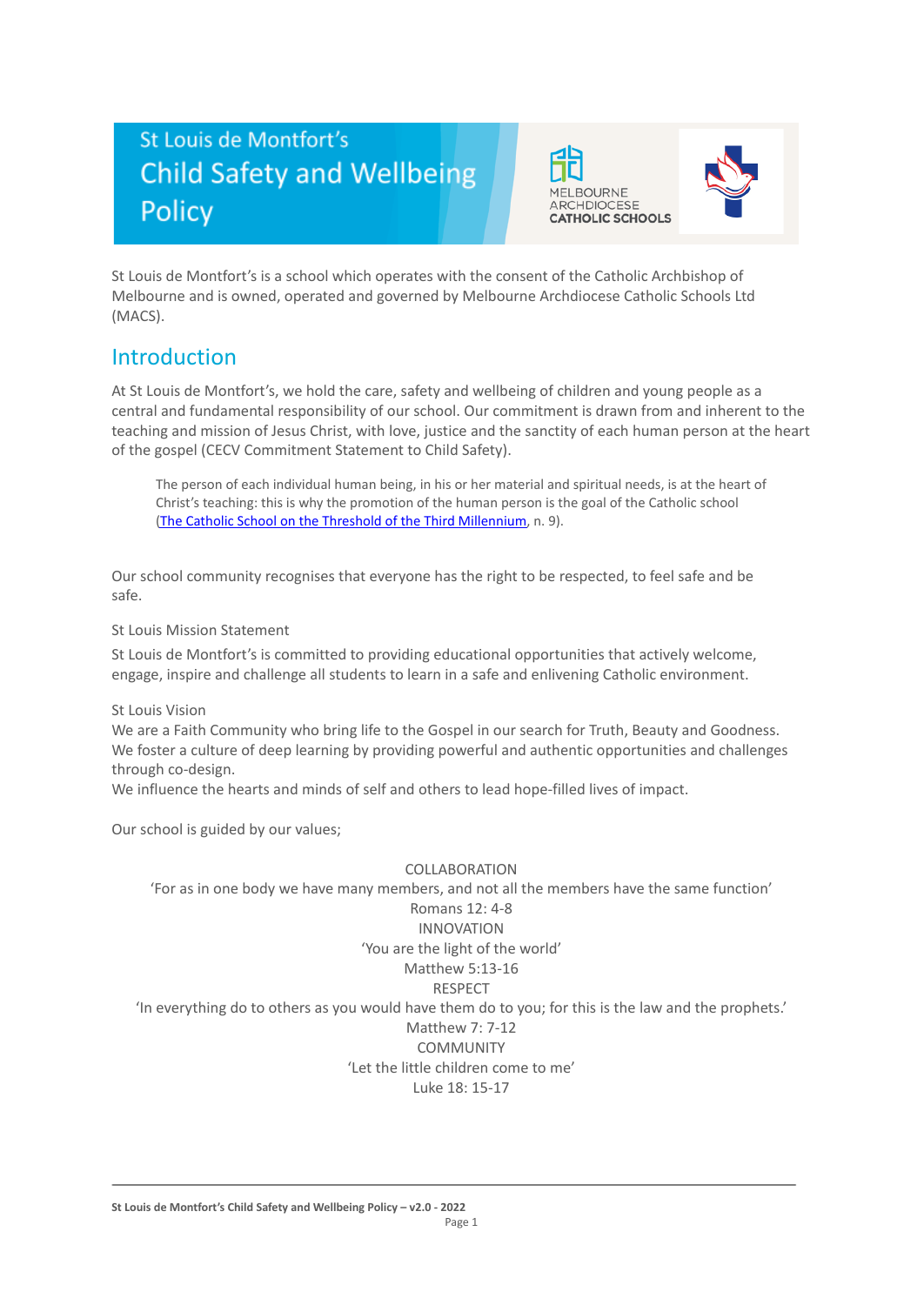# Purpose

The purpose of this Policy is to demonstrate the strong commitment of St Louis de Montfort's to the care, safety and wellbeing of all students at our school. It provides an outline of the policies, procedures, actions and strategies that will be implemented to ensure that a child safe culture is championed and modeled at all levels of the school, to keep students safe from harm, including all forms of abuse in our school environment, on campus, online and in other locations provided by the school.

This Policy takes into account relevant legislative requirements within the state of Victoria, including the specific requirements of the Child Safe Standards as set out in **[Ministerial Order No. 1359](https://www.vrqa.vic.gov.au/Documents/MinOrder1359childsafe.pdf)**.

This Policy applies to school staff, including school employees, volunteers, contractors and clergy. It should be read in conjunction with the following related school policies and procedures:

- 1. PROTECT: Identifying and Responding to Abuse Reporting obligations
- 2. Child Safety Code of Conduct
- 3. Reportable Conduct Policy.

## **Principles**

Catholic schools have a moral, legal and mission-driven responsibility to create nurturing school environments where children and young people are respected, their voices are heard, and they are safe and feel safe (CECV Commitment Statement to Child Safety).

The following principles underpin our commitment to child safety and wellbeing at St Louis de Montfort's

- All students deserve, as a fundamental right, safety and protection from all forms of abuse and neglect.
- Our school works in partnership with families and the community to ensure that they are engaged in decision-making processes, particularly those that have an impact on child safety and wellbeing and protection.
- All students have the right to a thorough and systematic education in all aspects of personal safety, in partnership with their parents/guardians/carers.
- All adults in our school, including teaching and non-teaching staff, clergy, volunteers and contractors, have a responsibility to care for children and young people, to positively promote their wellbeing, to identify and mitigate risks related to child safety and wellbeing in the school environment and to protect them from any kind of harm or abuse.
- The policies, guidelines and codes of conduct for the care, wellbeing and protection of students are based on honest, respectful and trusting relationships between adults and children and young people.
- Policies and practices demonstrate compliance with legislative requirements and cooperation with the Church, governments, the police and human services agencies.
- All persons involved in situations where harm is suspected or disclosed must be treated with sensitivity, dignity and respect.
- All members of the school community (including students and their families) are kept informed of child safety and wellbeing matters (where appropriate) and are involved in promoting child safety and wellbeing.
- Staff, clergy, volunteers, contractors, parents and students should feel free to raise concerns about child safety and wellbeing, knowing these will be taken seriously by school leadership.
- Appropriate confidentiality will be maintained, with information being provided to those who have a right or a need to be informed, either legally (including under legislated information sharing schemes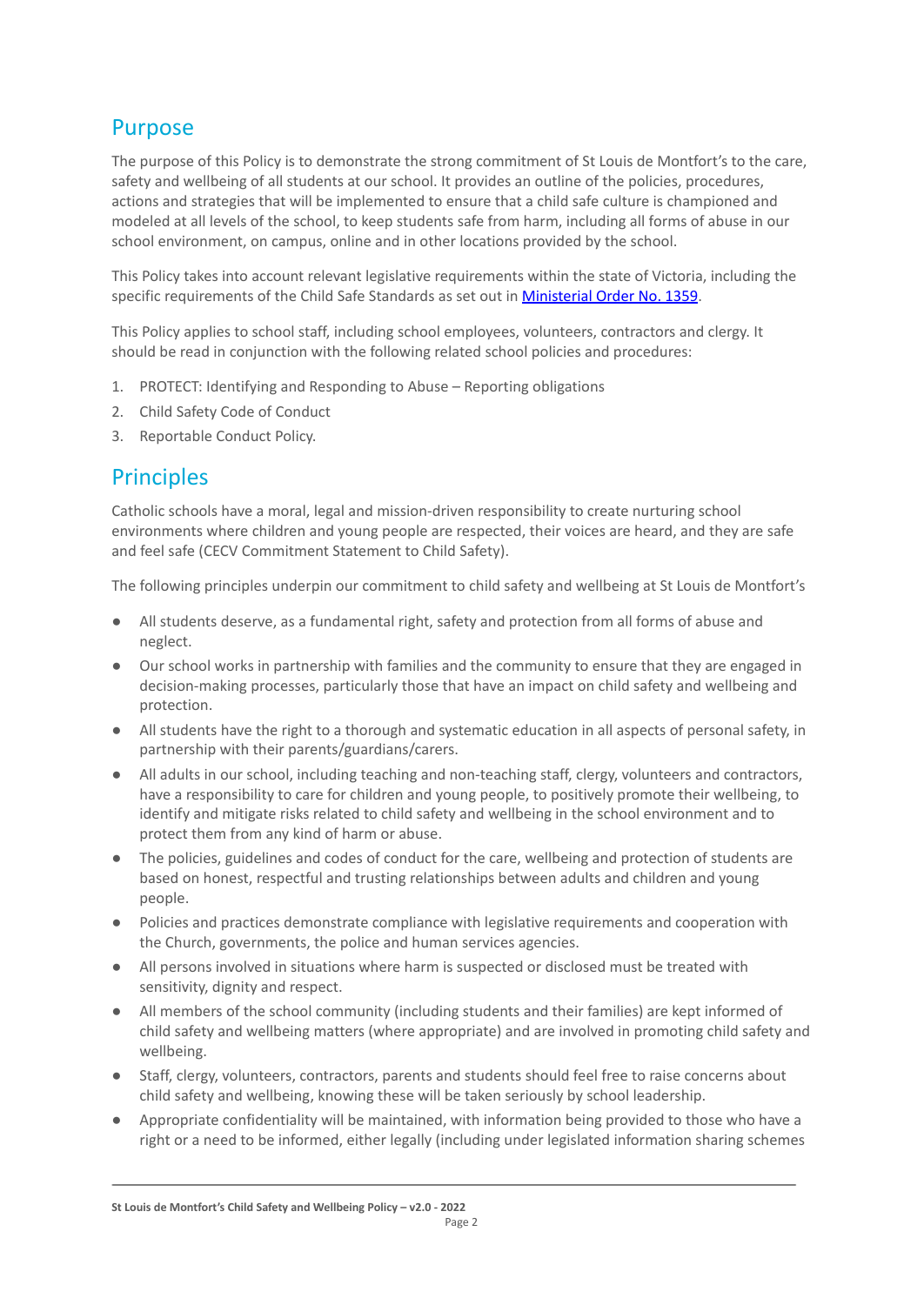being Child Information Sharing Scheme (CISS) or Family Violence Information Sharing Scheme (FVISS)) or pastorally.

## Definitions

**Child** means a child or young person who is under the age of 18 years.

**Child abuse** includes:

- (a) any act committed against a child involving:
	- (i) a sexual offence
	- (ii) an offence under section 49B(2) of the *Crimes Act 1958* (grooming)
- (b) the infliction, on a child, of:
	- (i) physical violence
	- (ii) serious emotional or psychological harm
- (c) serious neglect of a child.

**Child safety** encompasses matters related to protecting all children from child abuse, managing the risk of child abuse, providing support to a child at risk of child abuse, and responding to suspicions, incidents, disclosures or allegations of child abuse (Ministerial Order No. 1359).

**Child neglect** includes a failure to provide the child with an adequate standard of nutrition, medical care, clothing, shelter or supervision to the extent that the health and physical development of the child is significantly impaired or placed at serious risk (PROTECT: [Identifying and responding to all forms of abuse](http://www.cecv.catholic.edu.au/getmedia/ebe135a4-d1b3-48a0-81fe-50d4fc451bcd/Identifying-and-Responding-to-All-Forms-of-Abuse.aspx#page%3D27) [in Victorian schools\)](http://www.cecv.catholic.edu.au/getmedia/ebe135a4-d1b3-48a0-81fe-50d4fc451bcd/Identifying-and-Responding-to-All-Forms-of-Abuse.aspx#page%3D27).

**Child physical abuse** generally consists of any non-accidental infliction of physical violence on a child by any person [\(PROTECT: Identifying and responding to](https://www.cecv.catholic.edu.au/getmedia/ebe135a4-d1b3-48a0-81fe-50d4fc451bcd/Identifying-and-Responding-to-All-Forms-of-Abuse.aspx#page%3D15) all forms of abuse in Victorian schools).

**Child sexual abuse** is when a person uses power or authority over a child to involve them in sexual activity. It can include a wide range of sexual activity and does not always involve physical contact or force [\(PROTECT: Identifying and responding to all forms](https://www.cecv.catholic.edu.au/getmedia/ebe135a4-d1b3-48a0-81fe-50d4fc451bcd/Identifying-and-Responding-to-All-Forms-of-Abuse.aspx#page%3D17) of abuse in Victorian schools).

**Emotional child abuse** occurs when a child is repeatedly rejected, isolated or frightened by threats, or by witnessing family violence (PROTECT: Identifying and [responding to all forms of abuse in Victorian schools\)](https://www.cecv.catholic.edu.au/getmedia/ebe135a4-d1b3-48a0-81fe-50d4fc451bcd/Identifying-and-Responding-to-All-Forms-of-Abuse.aspx#page%3D26).

**Grooming** is when a person engages in predatory conduct to prepare a child for sexual activity at a later date. It can include communication and/or attempting to befriend or establish a relationship or other emotional connection with the child or their parent/carer [\(PROTECT: Identifying and responding to all](https://www.cecv.catholic.edu.au/getmedia/ebe135a4-d1b3-48a0-81fe-50d4fc451bcd/Identifying-and-Responding-to-All-Forms-of-Abuse.aspx#page%3D20) [forms of abuse in Victorian schools\)](https://www.cecv.catholic.edu.au/getmedia/ebe135a4-d1b3-48a0-81fe-50d4fc451bcd/Identifying-and-Responding-to-All-Forms-of-Abuse.aspx#page%3D20).

**Mandatory reporting:** The legal requirement under the *Children, Youth and Families Act 2005* (Vic.) to protect children from harm relating to physical and sexual abuse. The Principal, registered teachers and early childhood teachers, school counsellors, religious clergy, medical practitioners and nurses at a school are mandatory reporters under this Act (PROTECT: Identifying [and responding to all forms of abuse in](http://www.cecv.catholic.edu.au/getmedia/ebe135a4-d1b3-48a0-81fe-50d4fc451bcd/Identifying-and-Responding-to-All-Forms-of-Abuse.aspx#page%3D8) [Victorian schools](http://www.cecv.catholic.edu.au/getmedia/ebe135a4-d1b3-48a0-81fe-50d4fc451bcd/Identifying-and-Responding-to-All-Forms-of-Abuse.aspx#page%3D8)).

**Reasonable belief – mandatory reporting:** When school staff are concerned about the safety and wellbeing of a child or young person, they must assess that concern to determine if a report should be made to the relevant agency. This process of considering all relevant information and observations is known as forming a reasonable belief. A 'reasonable belief' or a 'belief on reasonable grounds' is not the same as having proof, but is more than mere rumour or speculation. A reasonable belief is formed if a reasonable person in the same position would have formed the belief on the same grounds ([PROTECT:](http://www.cecv.catholic.edu.au/getmedia/ebe135a4-d1b3-48a0-81fe-50d4fc451bcd/Identifying-and-Responding-to-All-Forms-of-Abuse.aspx#page%3D35) [Identifying and responding to all forms of abuse in Victorian schools\)](http://www.cecv.catholic.edu.au/getmedia/ebe135a4-d1b3-48a0-81fe-50d4fc451bcd/Identifying-and-Responding-to-All-Forms-of-Abuse.aspx#page%3D35).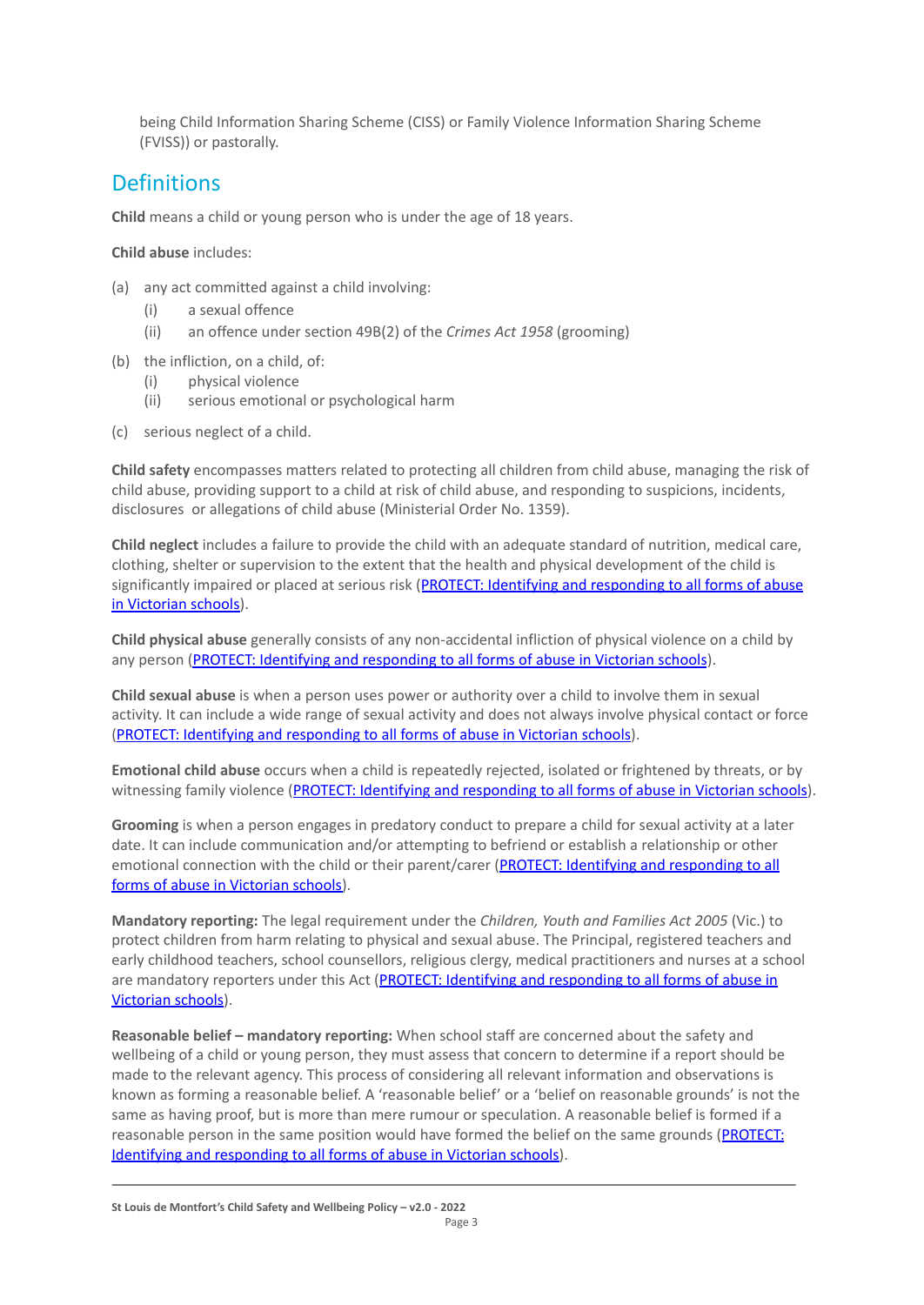**Reasonable belief – reportable conduct scheme:** When a person has a reasonable belief that a worker/volunteer has committed reportable conduct or misconduct that may involve reportable conduct. A reasonable belief is more than suspicion and there must be some objective basis for the belief. It does not necessitate proof or require certainty.

NOTE: the difference between the reasonable belief definitions under mandatory reporting and the reportable conduct scheme is the category of persons who are required to, or can, form the reasonable belief which forms the basis for a report.

**Reportable conduct:** Five types of reportable conduct are listed in the *Child Wellbeing and Safety Act 2005* (Vic.) (as amended by the *Children Legislation Amendment (Reportable Conduct) Act 2017*). These include:

- 1. sexual offences (against, with or in the presence of a child)
- 2. sexual misconduct (against, with or in the presence of a child)
- 3. physical violence (against, with or in the presence of a child)
- 4. behaviour that is likely to cause significant emotional or psychological harm
- 5. significant neglect.

**School environment** means any of the following physical, online or virtual places used during or outside school hours:

- a campus of the school
- online or virtual school environments made available or authorized by St Louis de Montfort's for use by a child or student (including email, intranet systems, software, applications, collaboration tools and online services)
- other locations provided by the school or through a third-part provider for a child or student to use including, but not limited to, locations used for school camps, approved homestay accommodation, delivery of education and training, sporting events, excursions, competitions and other events) (Ministerial Order No. 1359).

**School staff** means an individual working in a school environment who is:

- directly engaged or employed by a school governing authority
- a contracted service provider engaged by MACS (whether or not a body corporate or any other person is an intermediary) engaged to perform child-related work for St Louis de Montfort's
- a minister of religion, a religious leader or an employee or officer of a religious body associated with MACS (Ministerial Order No. 1359).

**Volunteer** means a person who performs work without remuneration or reward for St Louis de Montfort's in the school environment.

# Policy commitments

All students enrolled at St Louis de Montfort's have the right to feel safe and be safe. The safety and wellbeing of children in our care will always be our first priority and we do not and will not tolerate child abuse. We aim to create a child-safe and child-friendly environment where children are free to enjoy life to the full without any concern for their safety. There is particular attention paid to the most vulnerable children, including Aboriginal and Torres Strait Islander children, children from culturally and/or linguistically diverse backgrounds, children with a disability, children who are unable to live at home, international students, and LGBTIQ+ students.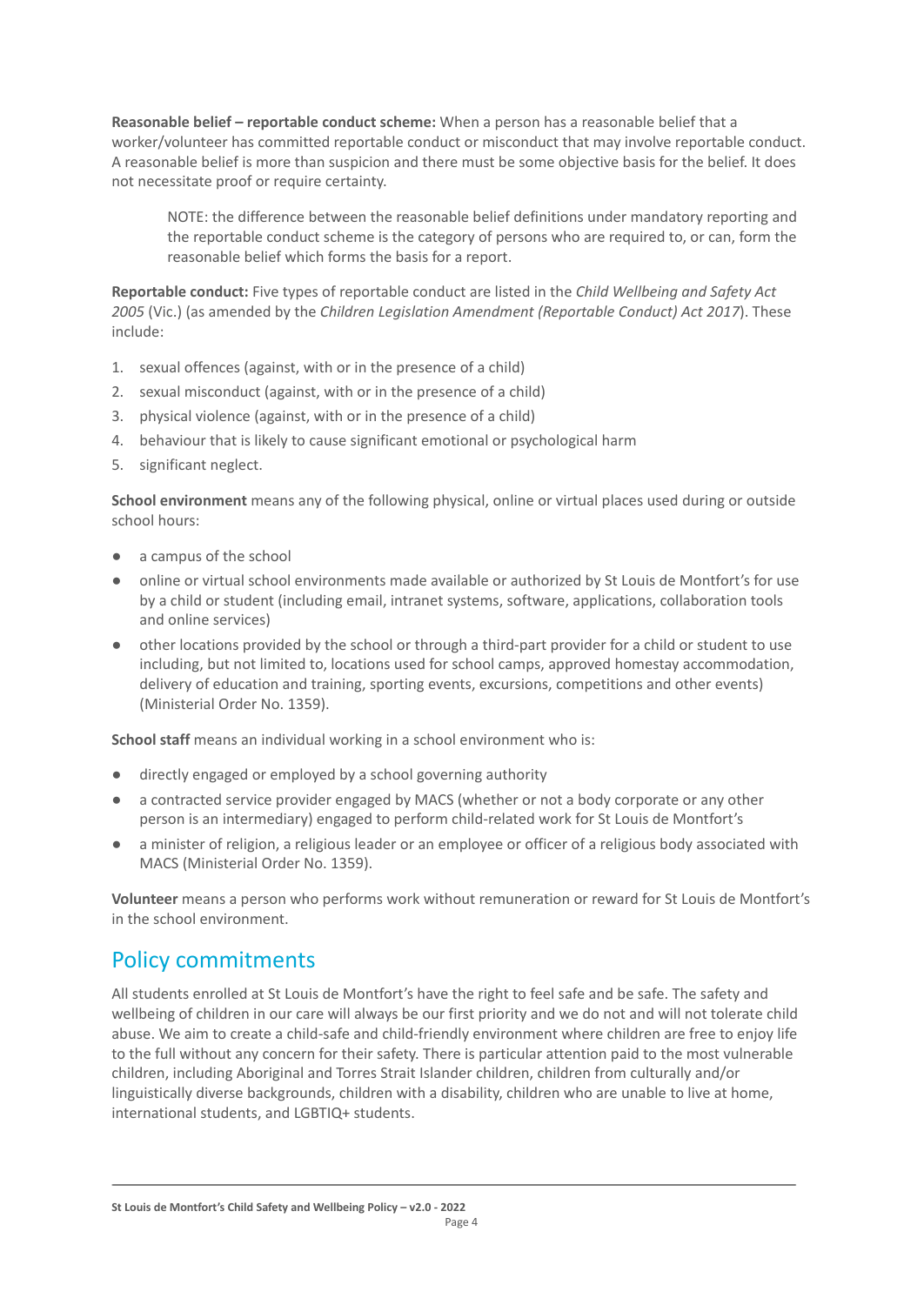### **Our commitment to our students**

- We commit to the safety and wellbeing of all children and young people enrolled in our school.
- We commit to providing children and young people with positive and nurturing experiences.
- We commit to listening to children and young people, and empowering them by ensuring that they understand their rights (including to safety, information and participation), and by taking their views seriously and addressing any concerns that they raise with us.
- We commit to taking action to ensure that children and young people are protected from abuse or harm.
- We commit to ensuring that the needs of all children and young people enrolled in our school are met, including those who are most vulnerable.
- We commit to recognising the importance of friendships and to encouraging support from peers, to help children and students feel safe and less isolated.
- We commit to developing a culture that facilitates and provides opportunities for children and student participation, and that strengthens the confidence and engagement of children and students by being responsive to their input.
- We commit to teaching children and young people the necessary skills and knowledge to understand and maintain their personal safety and wellbeing.
- We commit to seeking input and feedback from students regarding the creation of a safe school environment.

### **Our commitment to parents, guardians and carers**

- We commit to communicating honestly and openly with parents, guardians and carers about the wellbeing and safety of their children.
- We commit to engaging with, and listening to, the views of parents, guardians and carers about our child safety and wellbeing practice, policies and procedures.
- We commit to transparency in our decision-making with parents, guardians and carers where it will not compromise the safety of children or young people.
- We commit to open engagement and communication with parents, guardians and carers about our child safe approach and our operations and governance related to child safety and wellbeing.
- We commit to ensuring that relevant information relating to child safety and wellbeing is accessible to parents, guardians and carers.
- We commit to acknowledging the cultural diversity of students and families, and being sensitive to how this may impact on student safety issues.
- We commit to continuously reviewing and improving our systems to protect children from abuse.

## **Our commitment to our school staff (school employees, volunteers, contractors and clergy)**

- We commit to providing all St Louis de Montfort's staff with the necessary support to enable them to fulfil their roles, and to ensure that staff are attuned to signs of harm and are able to facilitate child-friendly ways for children and students to express their views, participate in decision-making and raise their concerns. This will include regular and appropriate learning opportunities.
- We commit to providing regular opportunities to clarify and confirm policy and procedures in relation to child safety and wellbeing, and young people's protection and wellbeing. This will include annual training in the principles and intent of the Child Safety and Wellbeing Policy and Child Safety Code of Conduct, and staff responsibilities to report concerns.
- We commit to listening to all concerns voiced by St Louis de Montfort's staff, clergy, volunteers and contractors about keeping children and young people safe from harm.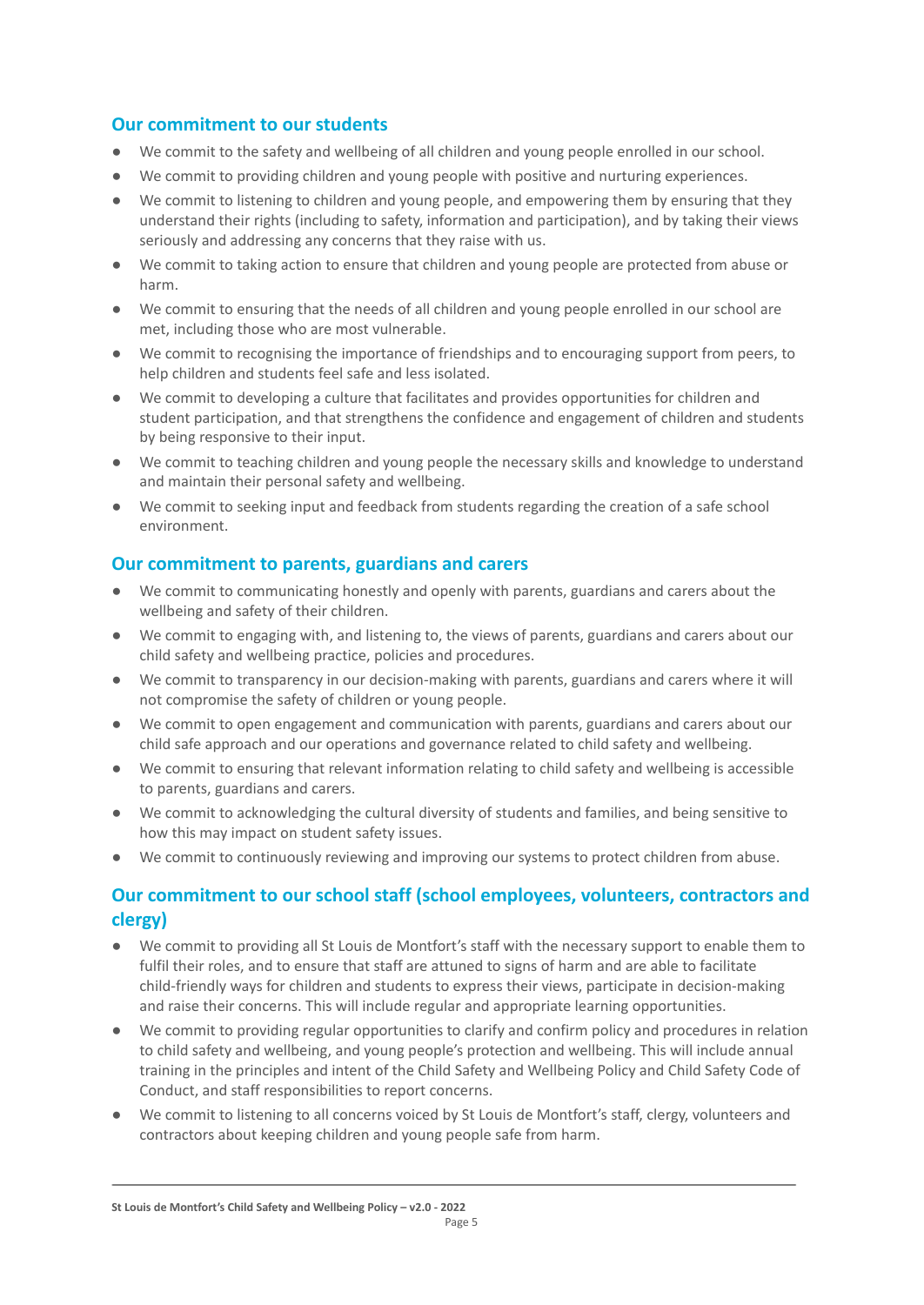● We commit to providing opportunities for St Louis de Montfort's school employees, volunteers, contractors and clergy to receive formal debriefing and counselling arising from incidents of the abuse of a child or young person.

## Responsibilities and Organisational arrangements

Everyone employed or volunteering at St Louis de Montfort's has a responsibility to understand the important and specific role they play individually and collectively to ensure a child safe culture in which the wellbeing and safety of all students is at the forefront of all they do and every decision they make (CECV Commitment Statement to Child Safety).

The school has allocated roles and responsibilities for child safety and wellbeing as follows:

*Tanya Stefanec – Child Safety Officer*

### **Guide to responsibilities of school leadership**

The Principal, the school governing authority and school leaders at St Louis de Montfort's recognise their particular responsibility to ensure the development of preventative and proactive strategies that promote a culture of openness, awareness of and shared responsibility for child safety and wellbeing. Responsibilities include:

- creating an environment for children and young people to be safe and to feel safe
- upholding high principles and standards for all staff, clergy, volunteers and contractors
- promoting models of behaviour between adults and children and young people based on mutual respect and consideration
- ensuring thorough and rigorous practices are applied in the recruitment, screening and ongoing professional learning of staff and volunteers
- ensuring that school personnel have regular and appropriate learning to develop their knowledge of, openness to and ability to prevent, identify and address child safety and wellbeing matters
- ensuring that the school has in place appropriate risk management strategies and practices that focus on preventing, identifying and mitigating risks related to child safety and wellbeing in the school environment
- providing regular opportunities to clarify and confirm legislative obligations, policy and procedures in relation to children and young people's protection and wellbeing
- ensuring the school meets the specific requirements of the Victorian Child Safe Standards as set out in Ministerial Order No. 1359
- ensuring the school takes specific action to protect children from abuse in line with the three new criminal offences introduced under the *Crimes Act 1958* (Vic.) and in line with [PROTECT: Identifying](http://www.cecv.catholic.edu.au/getmedia/ebe135a4-d1b3-48a0-81fe-50d4fc451bcd/Identifying-and-Responding-to-All-Forms-of-Abuse.aspx) [and responding to all forms of abuse in Victorian schools](http://www.cecv.catholic.edu.au/getmedia/ebe135a4-d1b3-48a0-81fe-50d4fc451bcd/Identifying-and-Responding-to-All-Forms-of-Abuse.aspx)
- ensuring the school understands and reports all matters that may constitute reportable conduct under the Reportable Conduct Scheme and in accordance with the School's reportable conduct policy
- sharing information under legislated information sharing schemes (CISS and FVISS) in accordance with the school's prescribed role as an ISE
- ensuring that the school monitors and reviews the risks related to child safety and wellbeing, including evaluating the effectiveness of the implementation of its risk controls, on an annual basis.

### **Guide to responsibilities of school staff**

Responsibilities of school staff (school employees, contractors and clergy) and volunteers include: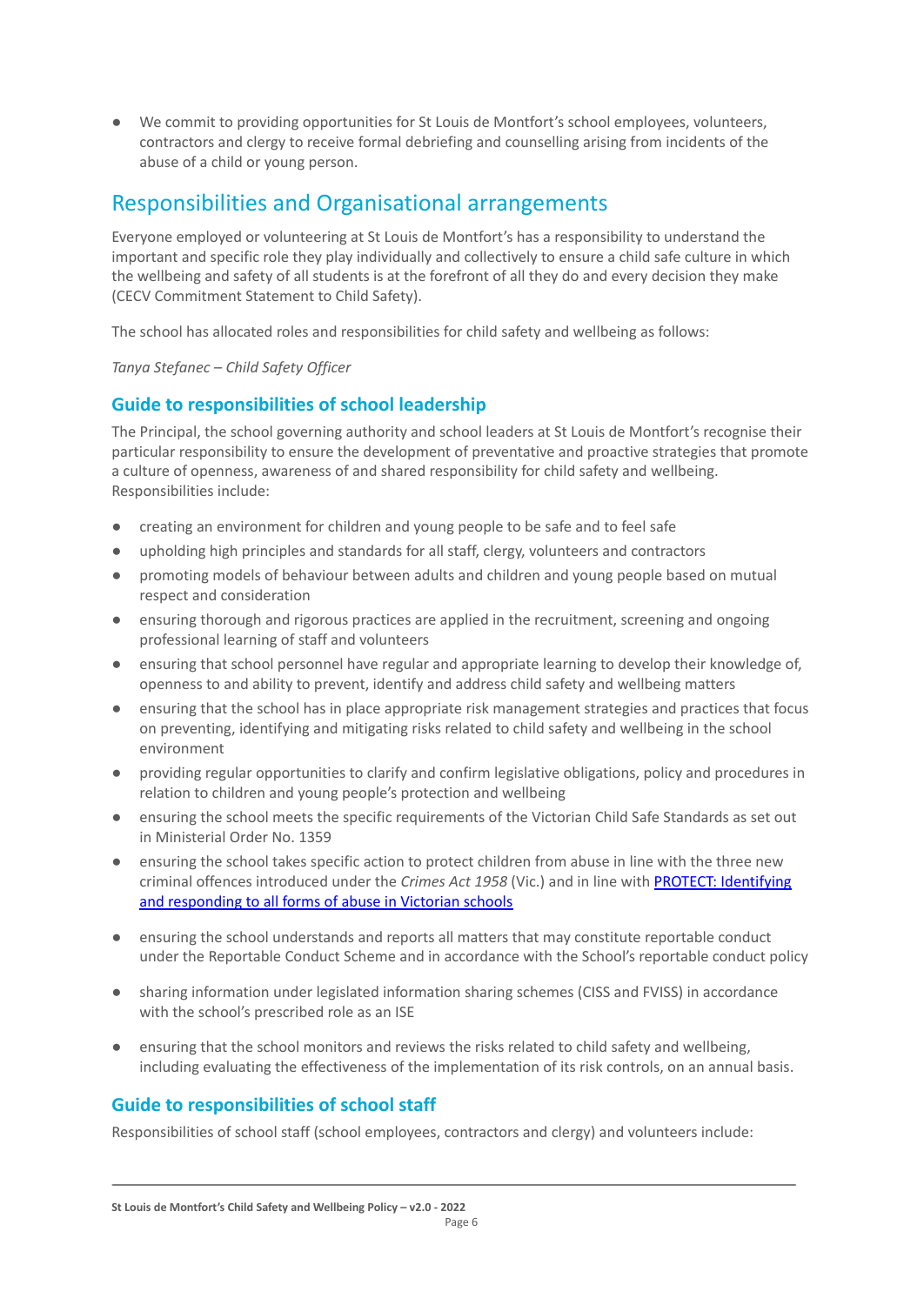- treating children and young people with dignity and respect, acting with propriety, providing a duty of care, and protecting children and young people in their care
- following the legislative and internal school policies, procedures and processes in the course of their work, if they form a reasonable belief that a child or young person has been or is being abused or neglected
- providing a physically and psychologically safe environment where the wellbeing of children and young people is nurtured
- undertaking regular training and education in order to understand their individual responsibilities in relation to child safety, and the wellbeing of children and young people, including ways to prevent, identify and mitigate risks relating to child safety and wellbeing
- assisting children and young people to develop positive, responsible and caring attitudes and behaviours which recognise the rights of all people to be safe and free from abuse
- following the school's Child Safety Code of Conduct
- where risks of child abuse are identified, ensuring that action is taken to mitigate against those risks and that risks and actions are appropriately recorded.

## **Organisational arrangements**

The Principal has the overall leadership role in monitoring and responding to the policy, procedures and practices for child safety and wellbeing in St Louis de Montfort's in accordance with this Policy.

We have appointed a Child Safety and Wellbeing Lead/Officer and the role description is available in the staff handbook:

- The Child Safety and Wellbeing Team assists the Principal.
- St Louis Child Safety and Wellbeing Officer is Tanya Stefanec
- The Child Safety and Wellbeing Team works in preventing, identifying and mitigating risks in child safety and wellbeing.
- The Child Safety and Wellbeing Team also supports the Principal to monitor implementation of school policies, procedures and practices, to monitor and review the risks associated with child safety and wellbeing including by and to identify professional learning for staff.

St Louis de Montfort's website and newsletter will provide information to keep parents and carers informed of child safety and wellbeing commitments, procedures and arrangements.

# Expectation of our school staff and volunteers – Child Safety Code of **Conduct**

At St Louis de Montfort's we expect school employees, volunteers, contractors and clergy to proactively ensure the safety and wellbeing of students at all times, to identify concerns about child safety and wellbeing and to take appropriate action if there are concerns about the safety and wellbeing of any child at the school. All school staff must remain familiar with the relevant laws, the code of conduct, and policies and procedures in relation to child protection, and comply with all requirements. We have developed a [Child Safety Code of Conduct](https://www.stlouisaspendale.catholic.edu.au/_files/ugd/fde87a_04daf9cd21a64574abd300710c0f8520.pdf) - St Louis Child Safety Code of Conduct, which recognises the critical role that school staff play in protecting the students in our care and establishes clear expectations of school employees, volunteers, contractors and clergy for appropriate behaviour with children in order to safeguard them against abuse and/or neglect.

Our Code also protects school staff and volunteers through clarification of acceptable and unacceptable behaviour.

**St Louis de Montfort's Child Safety and Wellbeing Policy – v2.0 - 2022**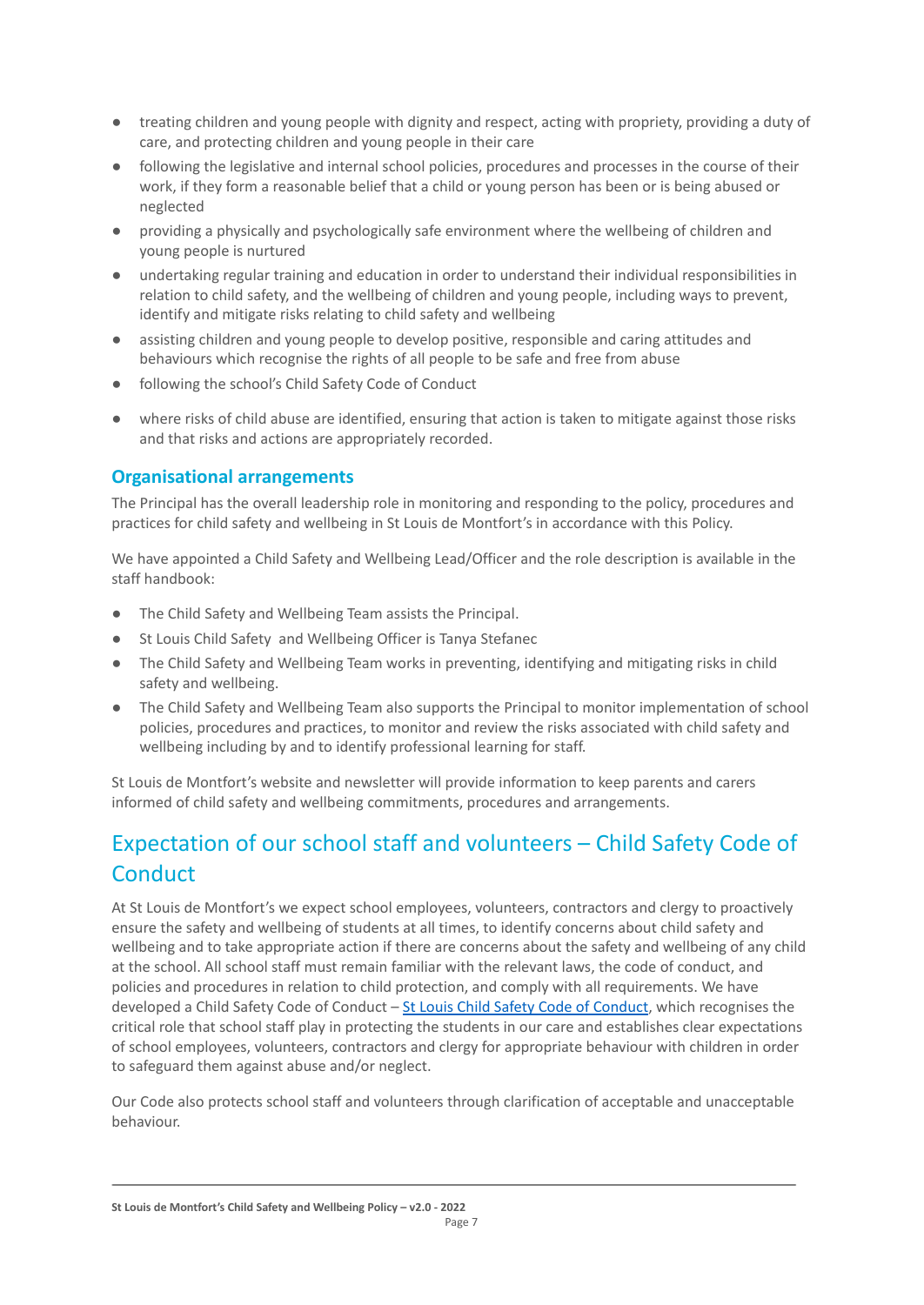# Student safety and participation

At St Louis de Montfort's we actively encourage all students to openly express their views and feel comfortable about giving voice to the things that are important to them.

We teach students about what they can do if they feel unsafe and enable them to understand, identify, discuss and report their concerns. We listen to and act on any concerns students, or their parents or carers, raise with us.

The curriculum design integrates appropriate knowledge and skills to enhance students' understanding of being safe, as well as their understanding of their rights to safety, information and participation. Teaching and learning strategies that acknowledge and support student agency and voice are implemented. We ensure that students are offered access to sexual abuse prevention programs and to relevant related information in an age-appropriate way.

We have developed appropriate education about:

- standards of behaviour for students attending our school
- healthy and respectful relationships (including sexuality)
- resilience
- child abuse awareness and prevention.

We have also developed curriculum planning documents that detail the strategies and actions the school takes to implement its obligations to ensure that:

- children and students are informed about all of their rights, including to safety, information and participation
- the importance of friendship is recognised and support from peers is encouraged, to help children and students feel safe and be less isolated
- staff and volunteers are attuned to signs of harm and facilitate child-friendly ways for children and students to express their views, participate in decision-making and raise their concerns
- we have strategies in place to develop a culture that facilitates participation and is responsive to the input of children and students
- we provide opportunities for children and students to participate and is responsive to their contributions to strengthen confidence and engagement
- students are offered access to sexual abuse prevention programs and to relevant information in an age-appropriate way.
- children are encouraged and taught to seek help when feeling unsafe.

## Reporting and responding

Our school creates records relevant to any child safety complaints, disclosures or breaches of the Child Safety Code of Conduct, and maintains and disposes of those records in accordance with security and privacy requirements and Public Record Office Victoria [Recordkeeping](https://prov.vic.gov.au/sites/default/files/files/documents/1906v1.0.pdf) Standards (including minimum retention periods). Our school complies with legal obligations that relate to managing the risk of child abuse under the *Children, Youth and Families Act 2005* (Vic.), the *Crimes Act 1958* (Vic.), the *Child Wellbeing and Safety Act 2005* (Vic.) and the recommendations of the *[Betrayal of Trust](http://www.parliament.vic.gov.au/fcdc/article/1788)* report.

Child protection reporting obligations fall under separate pieces of legislation with differing reporting requirements.

Our school's PROTECT: Identifying and Responding to Abuse – Reporting obligations *[Add a hyperlink to* your school's latest version of PROTECT: Identifying and Responding to Abuse – Reporting obligations], updated on *linsert datel*, sets out the actions required under the relevant legislation when there is a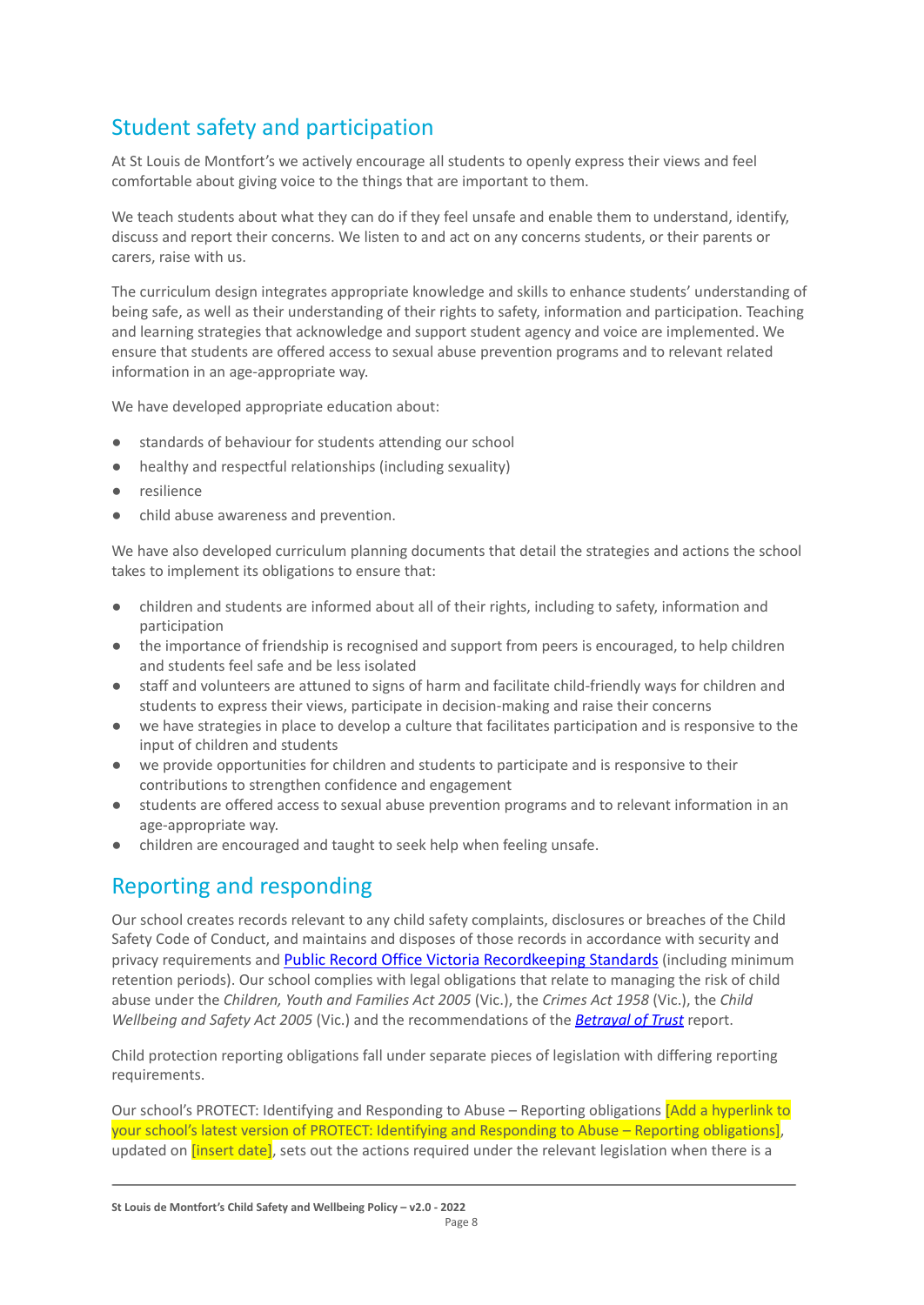reasonable belief that a child at our school is in need of protection or a criminal offence has been committed, and provides guidance and procedures on how to make a report.

Our policy assists staff, volunteers and families to:

- identify the indicators of a child or young person who may be in need of protection
- understand how a reasonable belief is formed under the reportable conduct scheme as well as mandatory reporting
- make a report of a child or young person who may be in need of protection
- comply with mandatory reporting obligations under child protection law, and their legal obligations relating to child abuse and grooming under criminal law
- understand and comply with information sharing and recordkeeping obligations
- comply with reporting obligations under the reportable conduct scheme including obligations to report and investigate allegations of reportable conduct.

Our school has also established additional internal procedures and processes to help ensure that appropriate action is taken to prevent, identify and respond to concerns about the wellbeing and/or safety of a student.

Our school is a prescribed Information Sharing Entity (ISE) meaning that, where legislated requirements are met, it is able to share confidential information with other ISEs to promote child wellbeing or safety under the CISS or FVISS.

At St Louis de Montfort's, if any member of our school community has concerns for a child's safety they need to discuss, they can notify the school Principal, the Deputy Principal or the designated Child Safety and Wellbeing Lead/Officer, Tanya Stefanec.

If the Principal or Child Safety and Wellbeing Officer is not available, then it should be discussed with a member of the school leadership team. Alternatively, any member of the school community may report directly to the responsible authority.

The staff member, supported by the Principal or designated Child Safety and Wellbeing Officer will follow the step-by-step guide to making a report as outlined in the **[Four Critical Actions for Schools: Responding](https://www.education.vic.gov.au/Documents/about/programs/health/protect/FourCriticalActions_ChildAbuse.pdf)** [to Incidents, Disclosures and Suspicions of Child Abuse.](https://www.education.vic.gov.au/Documents/about/programs/health/protect/FourCriticalActions_ChildAbuse.pdf)

# Screening and recruitment of school staff

St Louis de Montfort's will apply thorough and rigorous screening processes in the recruitment of employees and volunteers involved in child-connected work. Our commitment to child safety and wellbeing and our screening requirements are included in all advertisements for such employee, contractor and volunteer positions, and all applicants are provided with copies of the school's Child Safety Code of Conduct and the Child Safety and Wellbeing Policy.

Each job description for staff involved in child-connected work has a clear statement that sets out the requirements, duties and responsibilities regarding child safety and wellbeing for those in that role and the occupant's essential qualifications, experience and attributes in relation to child safety and wellbeing.

When recruiting and selecting employees, contractors and volunteers involved in child-connected work, we ensure that we gather, verify and record the following information about any person we propose to engage:

● confirm the applicant's Working with Children Check and National Police Check status and/or professional registration (as relevant)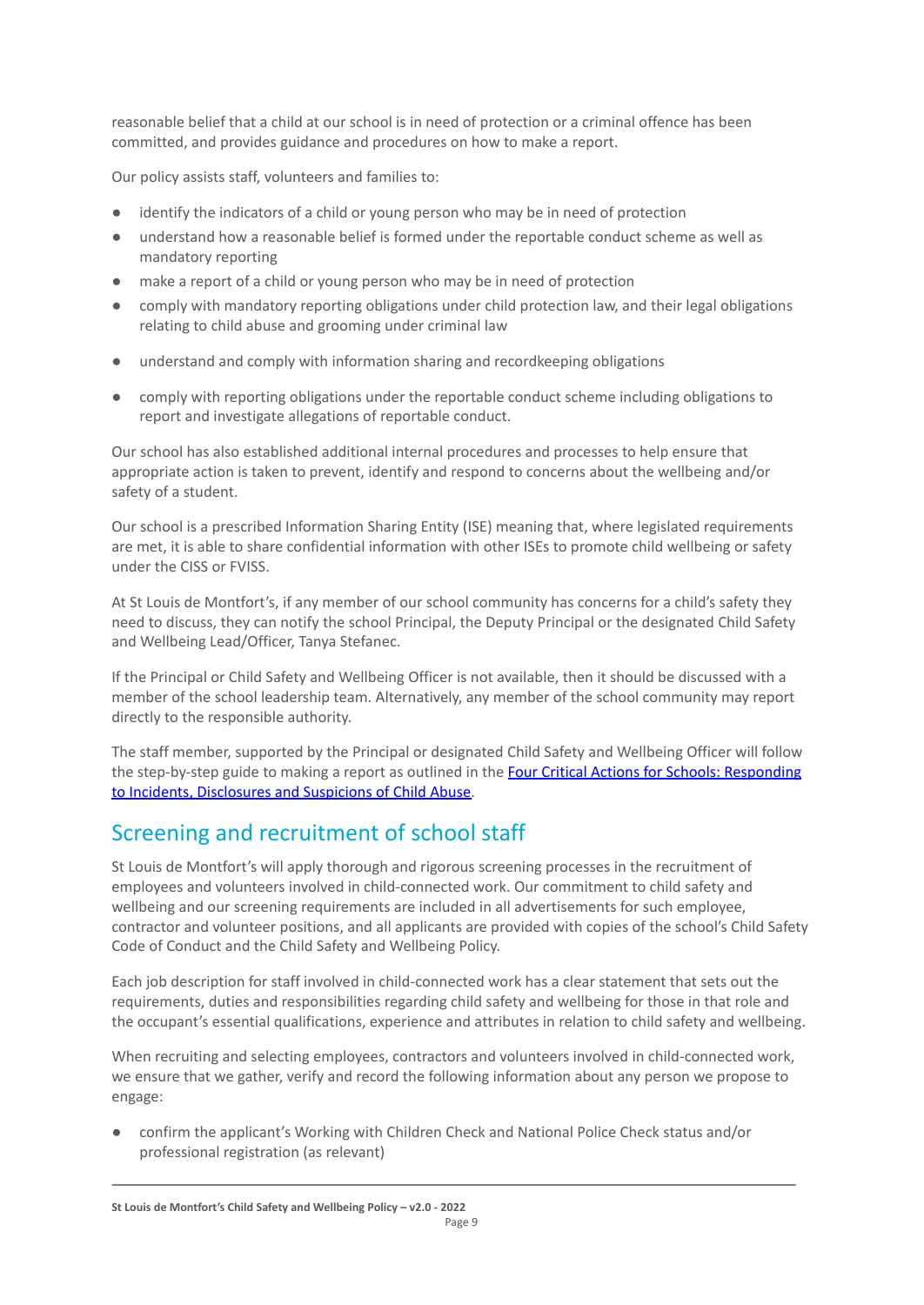- obtain proof of personal identity and any essential or relevant professional or other qualifications
- verify the applicant's history of work involving children
- obtain references that address the applicant's suitability for the job and working with children.

We will also ensure that appropriate supervision or support arrangements are in place in relation to the induction of new school staff into the school's policies, codes, practices and procedures governing child safety and wellbeing and child-connected work.

We have procedures and processes for monitoring and assessing the continuing suitability of school staff and volunteers to work with children, including regular reviews of the status of Working with Children Checks and staff professional registration requirements such as Victorian Institute of Teaching (VIT) registration.

St Louis de Montfort's implements the following CECV guidelines:

- *● Guidelines on the Employment of Staff in Catholic Schools*
- *● Guidelines on the Engagement of Volunteers in Catholic Schools*
- *● Guidelines on the Engagement of Contractors in Catholic Schools*
- *NDIS/External Providers: Guidelines for Schools*.

# Child safety and wellbeing – education and training for school staff

St Louis de Montfort's provides employees, volunteers and clergy with regular and appropriate opportunities to develop their knowledge of, openness to and ability to address child safety and wellbeing matters. This includes induction, ongoing training and professional learning to ensure that everyone understands their professional and legal obligations and responsibilities, and the procedures for reporting suspicion of child abuse and neglect.

At least annually, our professional learning and training addresses:

- staff's individual and collective obligations and responsibilities for managing the risk of child abuse
- preventing, identifying and mitigating child abuse risks in the school environment without compromising a child or student's right to privacy, access to information, social connections and learning opportunities
- the reportable conduct scheme
- our school's current child safety standards (including this Policy, the Child Safety Code of Conduct and any other policies and procedures relating to child safety and wellbeing, including in relation to managing complaints and concerns related to child abuse)
- guidance on recognizing indicators of child harm including harm caused by other children and students
- guidance on responding effectively to issues of child safety and wellbeing and supporting colleagues who disclose harm
- guidance on how to build culturally safe environments for children and students
- guidance on their information sharing and recordkeeping obligations, including under the **[Public](https://prov.vic.gov.au/sites/default/files/files/documents/1906v1.0.pdf)** [Record Office Victoria Recordkeeping Standards.](https://prov.vic.gov.au/sites/default/files/files/documents/1906v1.0.pdf)
- an induction process that includes briefing on child safety and wellbeing processes and procedures within the school.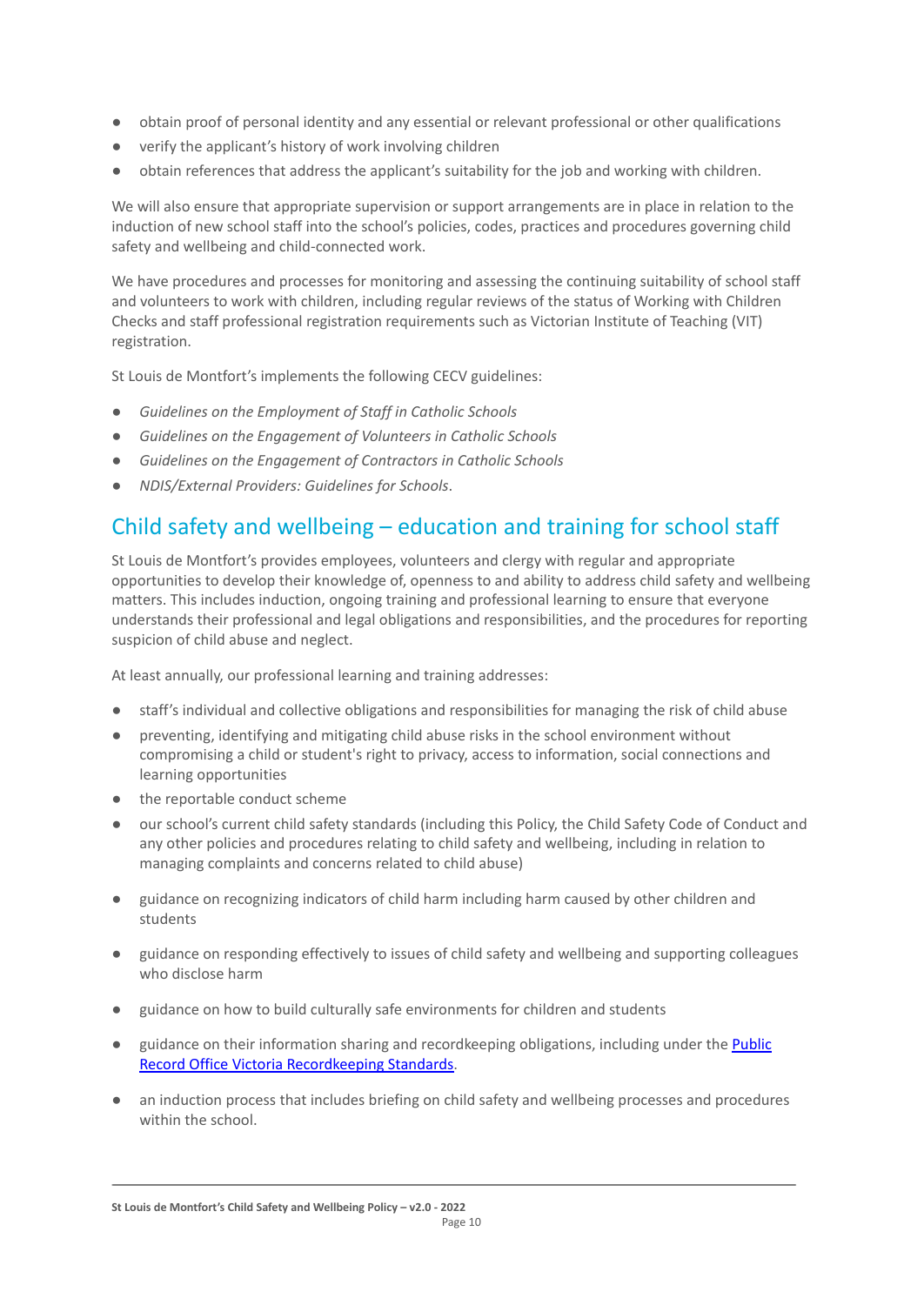# Diversity and equity – strategies and actions

At St Louis de Montfort's we are committed to ensuring that equity is upheld, and that diverse needs are respected in policy and practice. We aim to ensure that:

- all school staff and volunteers understand the diverse circumstances of children and students
- our school provides support and responds to vulnerable children and students
- children, students, staff, volunteers and the school community have access to information, support and complaints processes in ways that are culturally safe, accessible and easy to understand
- the school pays particular attention to the needs of students with disability, students from culturally and linguistically diverse backgrounds, students who are unable to live at home, international students, and LGBTIQ+ students
- the school pays particular attention to the needs of Aboriginal students and provides and promotes a culturally safe environment for them.

St Louis de Montfort's aims to enable and encourage all student's to express their cultural identity. We acknowledge and appreciate the strengths of the Aboriginal culture, and its importance to the safety and wellbeing of Aboriginal students. Aboriginal students are actively included and supported in our school. St Louis de Montfort's has active measures in place to educate students about racism and identify, confront and deal with any incidence of racism is addressed in an appropriate manor.

- *● Catholic Archdiocese of Melbourne – Welcoming Each [Other: Guidelines for Interfaith Education in](http://www.cam1.org.au/eic/welcoming/index.html) [the Schools of the Archdiocese of Melbourne](http://www.cam1.org.au/eic/welcoming/index.html)*
- *● Catholic Education Commission of Victoria (CECV) – [Aboriginal and Torres Strait Islander](https://www.cecv.catholic.edu.au/getmedia/bd494d6a-2d58-4f9b-94a2-85f3ab75e7ea/CECV-Aboriginal-and-Torres-Strait-Islander-Education-Action-Plan.aspx?ext=.pdf) [Education Action Plan](https://www.cecv.catholic.edu.au/getmedia/bd494d6a-2d58-4f9b-94a2-85f3ab75e7ea/CECV-Aboriginal-and-Torres-Strait-Islander-Education-Action-Plan.aspx?ext=.pdf)*
- *● CECV – [Aboriginal and Torres Strait Islander Perspectives](https://cevn.cecv.catholic.edu.au/Melb/Student-Support/Cultural-Diversity/ATSI-perspectives)*
- *● CECV – [Guidelines for Supporting New Arrivals and](https://www.cecv.catholic.edu.au/getmedia/b1a8935d-5f90-45e6-bb28-828e23c83366/CECV-Guidelines-for-New-Arrivals-and-Refugees-2020-2022.aspx?ext=.pdf) Refugees*
- *● CECV – [Intervention Framework](https://www.cecv.catholic.edu.au/getmedia/757e80aa-1c1a-4510-8d8a-f1ca72a92adb/CECV-Intervention-Framework-2021-overview.aspx?ext=.pdf)*
- *● CECV – [Parent Guide to Program Support Groups](https://www.cecv.catholic.edu.au/getmedia/8067c3e8-72f0-402c-9b78-60450b06c689/Parent-Guide-to-Program-Support-Groups.aspx?ext=.pdf)*
- *● CECV – [Personal Care Support in Schools](https://www.cecv.catholic.edu.au/getmedia/56a1892e-fc3f-45f8-b057-daa8dd462dfd/CECV-Personal-Care-Support-in-Schools.aspx?ext=.pdf)*
- *● CECV – [Positive Behaviour Guidelines](https://www.cecv.catholic.edu.au/getmedia/bc1d235d-9a98-4bb4-b3ac-84b50fa7c639/CECV-Positive-Behaviour-Guidelines_FINAL2.aspx?ext=.pdf)*
- *● Catholic Education Melbourne (CEM) – Horizons of Hope  [Vision, Context, Strategy, Practice](https://cevn.cecv.catholic.edu.au/Melb/Curriculum/Horizons-of-Hope)*
- *● CEM – [Identity and Growth: A perspective for Catholic](https://cevn.cecv.catholic.edu.au/Melb/MI/Identity-Growth) schools*
- *● MACS – [Religious Education Curriculum](https://resource-macs.com/)*
- *● National Catholic Education Commission – Framework for [Student Faith Formation in Catholic](https://www.ncec.catholic.edu.au/doclink/student-faith-formation-in-catholic-schools-february-2022/eyJ0eXAiOiJKV1QiLCJhbGciOiJIUzI1NiJ9.eyJzdWIiOiJzdHVkZW50LWZhaXRoLWZvcm1hdGlvbi1pbi1jYXRob2xpYy1zY2hvb2xzLWZlYnJ1YXJ5LTIwMjIiLCJpYXQiOjE2NDQyNzM3NTYsImV4cCI6MTY0NDM2MDE1Nn0.jGLDyhU7PGuIaDiSI4Pv5ODo78qVCxDaI9e5o0m7CVg) [Schools](https://www.ncec.catholic.edu.au/doclink/student-faith-formation-in-catholic-schools-february-2022/eyJ0eXAiOiJKV1QiLCJhbGciOiJIUzI1NiJ9.eyJzdWIiOiJzdHVkZW50LWZhaXRoLWZvcm1hdGlvbi1pbi1jYXRob2xpYy1zY2hvb2xzLWZlYnJ1YXJ5LTIwMjIiLCJpYXQiOjE2NDQyNzM3NTYsImV4cCI6MTY0NDM2MDE1Nn0.jGLDyhU7PGuIaDiSI4Pv5ODo78qVCxDaI9e5o0m7CVg)*
- *● [Victorian Curriculum F–10](https://victoriancurriculum.vcaa.vic.edu.au/)*
- *● Victorian Department of Education and Training (DET) [Out-of-Home Care Education Commitment](https://www.cecv.catholic.edu.au/getmedia/11631bac-6208-4324-887e-0aca88189126/OoHC-Education-Commitment.aspx?ext=.pdf)*
- *● Victorian DET – [Resilience, Rights and Respectful](https://fuse.education.vic.gov.au/ResourcePackage/ByPin?pin=2JZX4R) Relationships, incorporating a Catholic context*

## Family engagement – strategies and actions

St Louis de Montfort's ensures that families, carers and other members of the school community are informed about relevant child safety and wellbeing matters and are involved in the promotion of child safety and wellbeing at the school. We aim to ensure that:

- families participate in decisions relating to child safety and wellbeing which affect their child
- we engage and openly communicate with families, carers and other members of the school community about our child safe approach
- all members of the school community have access to information relating to child safety and wellbeing
- families, carers and other members of the school community have the opportunity to provide input into the development and review of the school's child safety and wellbeing policies and practices
- families, carers and other members of the school community are informed about the operations and governance of the school in relation to child safety and wellbeing.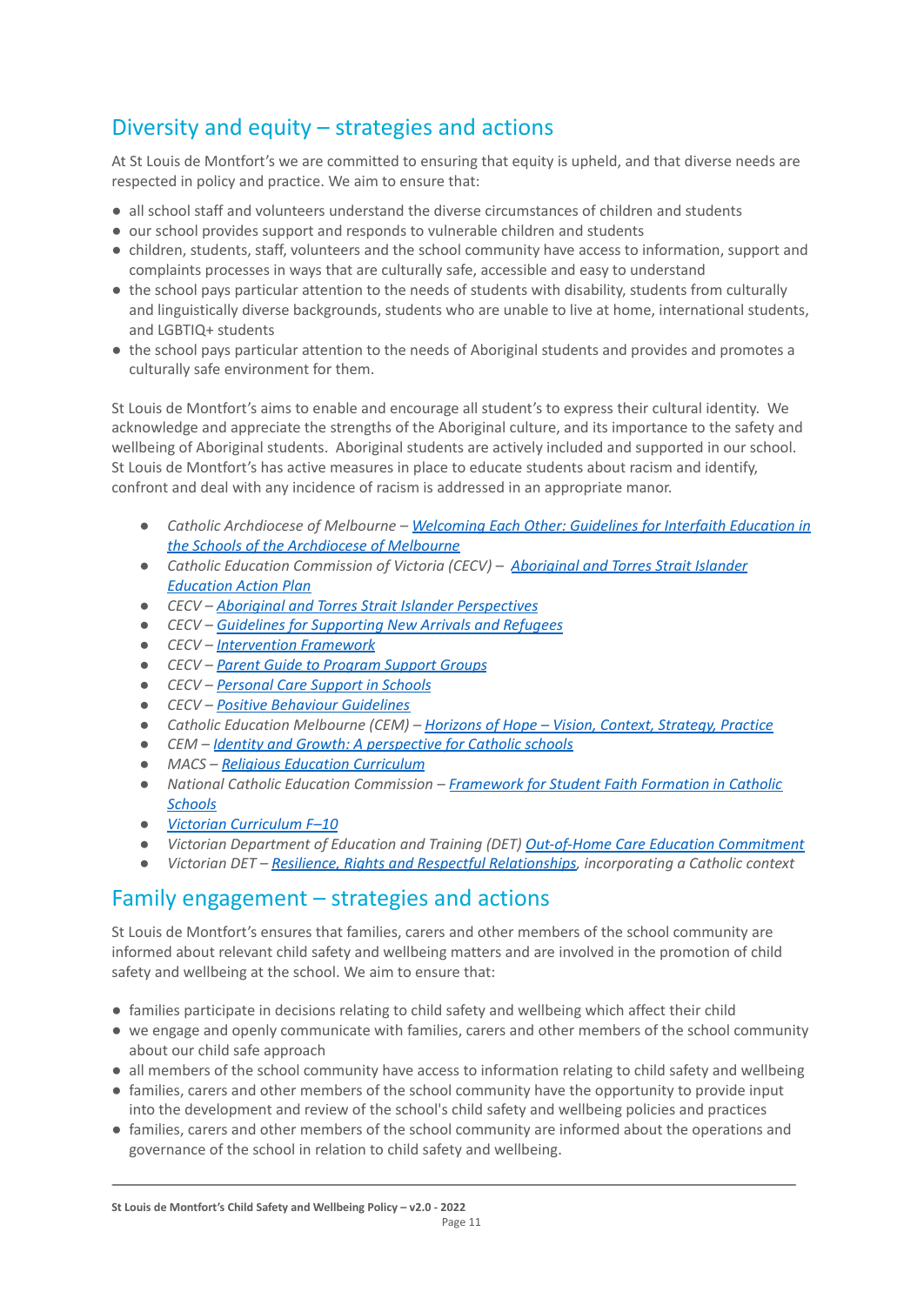At St Louis we aim to create an open dialogue with parents about any child safety issues. Any reports are taken seriously and rigorously followed up. Through regular conversation and feedback from parents about child safety issues and in conjunction with our annual MACSIS data, we want to create a safe and inclusive environment for all.

## Risk management

At St Louis de Montfort's we are committed to proactively and systematically identifying and assessing risks to student safety across our whole school environment, and reducing or eliminating (where possible) all potential sources of harm. We document, implement, monitor and annually review our risks and risk management strategies for child safety and wellbeing, evaluate the effectiveness of the implementation of our risk controls and ensure that the strategies change as needed and as new risks arise.

At St Louis our strong commitment to child safety is supported by the work of our child safety team. All visitors to the site must have a current working with children check including volunteers, contractors and visitors from outside organisations. All excursion, incursions and camps have a child safety risk management assessment carried out as part of our activity planner.

# Relevant legislation

- *Children, Youth and Families Act 2005* (Vic.)
- *Child Wellbeing and Safety Act 2005* (Vic.)
- *Worker Screening Act 2020* (Vic.)
- *Education and Training Reform Act 2006* (Vic.)
- *Education and Training Reform Regulations 2017* (Vic.)
- *Equal Opportunity Act 2010* (Vic.)
- *Privacy Act 1988* (Cth)
- *Public Records Act 1973* (Vic)
- *Crimes Act 1958* (Vic.) Three new criminal offences have been introduced under this Act:
- 1. [Failure to disclose offence](https://www.justice.vic.gov.au/safer-communities/protecting-children-and-families/failure-to-disclose-offence#%3A~%3Atext%3DIn%202014%2C%20the%20law%20in%20Victoria%20was%20changed%2Coffended%20against%20a%20child%20under%2016%20in%20Victoria): Any adult who forms a reasonable belief that a sexual offence has been committed by an adult against a child under 16 has an obligation to report that information to police. Failure to disclose the information to police is a criminal offence.
- 2. [Failure to protect offence:](https://www.justice.vic.gov.au/safer-communities/protecting-children-and-families/failure-to-protect-a-new-criminal-offence-to#%3A~%3Atext%3DFailure%20to%20protect%3A%20a%20new%20criminal%20offence%20to%2Cfrom%20sexual%20abuse%20and%20exposure%20to%20sexual%20offenders) This offence will apply where there is a substantial risk that a child under the age of 16 under the care, supervision or authority of a relevant organisation will become a victim of a sexual offence committed by an adult associated with that organisation. A person in a position of authority in the organisation will commit the offence if they know of the risk of abuse and have the power or responsibility to reduce or remove the risk, but negligently fail to do so.
- 3. [Grooming offence:](https://www.justice.vic.gov.au/safer-communities/protecting-children-and-families/grooming-offence) This offence targets predatory conduct designed to facilitate later sexual activity with a child. Grooming can be conducted in person or online, for example via interaction through social media, web forums and emails.

# Related policies

#### **Catholic Education Commission of Victoria Ltd (CECV) guidelines**

- [CECV Guidelines on the Employment of Staff in Catholic Schools](https://www.cecv.catholic.edu.au/getmedia/0393d7fb-2fb9-4e48-a05e-56b703dd62eb/Employment-Guidelines.aspx)
- [CECV Guidelines on the Engagement of Volunteers in Catholic Schools](https://www.cecv.catholic.edu.au/Media-Files/IR/Policies-Guidelines/Volunteers/Guidelines-on-the-Engagement-of-Volunteers.aspx)
- [CECV Guidelines on the Engagement of Contractors in Catholic Schools](https://www.cecv.catholic.edu.au/Media-Files/IR/Policies-Guidelines/Staff,-Contractors,-Volunteers/Contractor-Guidelines.aspx)
- [CECV NDIS/External Providers: Guidelines for Schools](https://www.cecv.catholic.edu.au/getmedia/cec12bdf-5e03-4d3a-ac47-504fe084f415/NDIS-External-Providers-Guidelines.aspx?ext=.pdf)